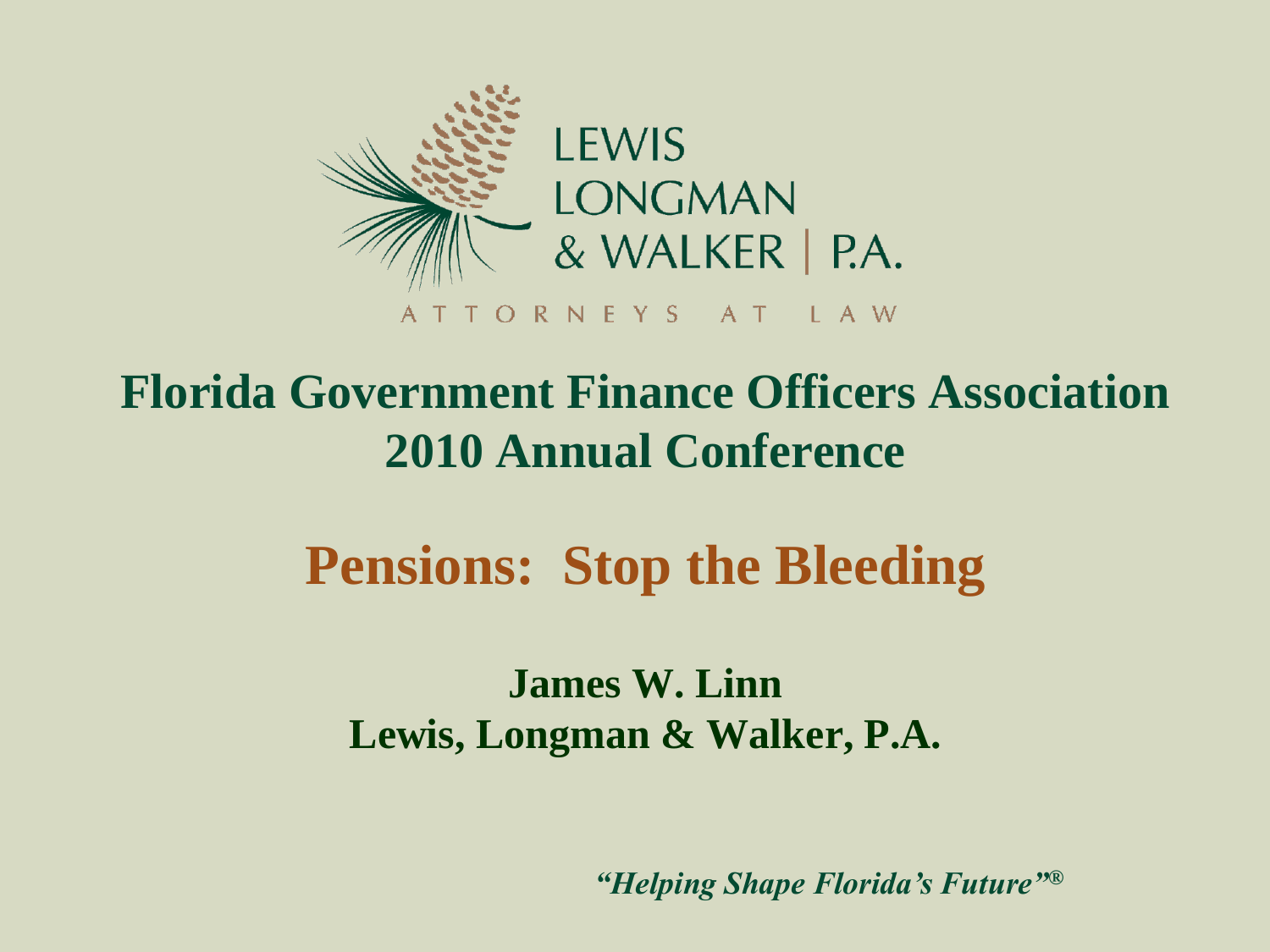

# **Public Pension Plan Funding Requirements**

Article X, Section 14, Florida Constitution:

A governmental unit responsible for any retirement or pension system supported in whole or in part by public funds shall not after January 1, 1977, provide any increase in the benefits to the members or beneficiaries of such system unless such unit has made or concurrently makes provision for the funding of the increase in benefits on a sound actuarial basis.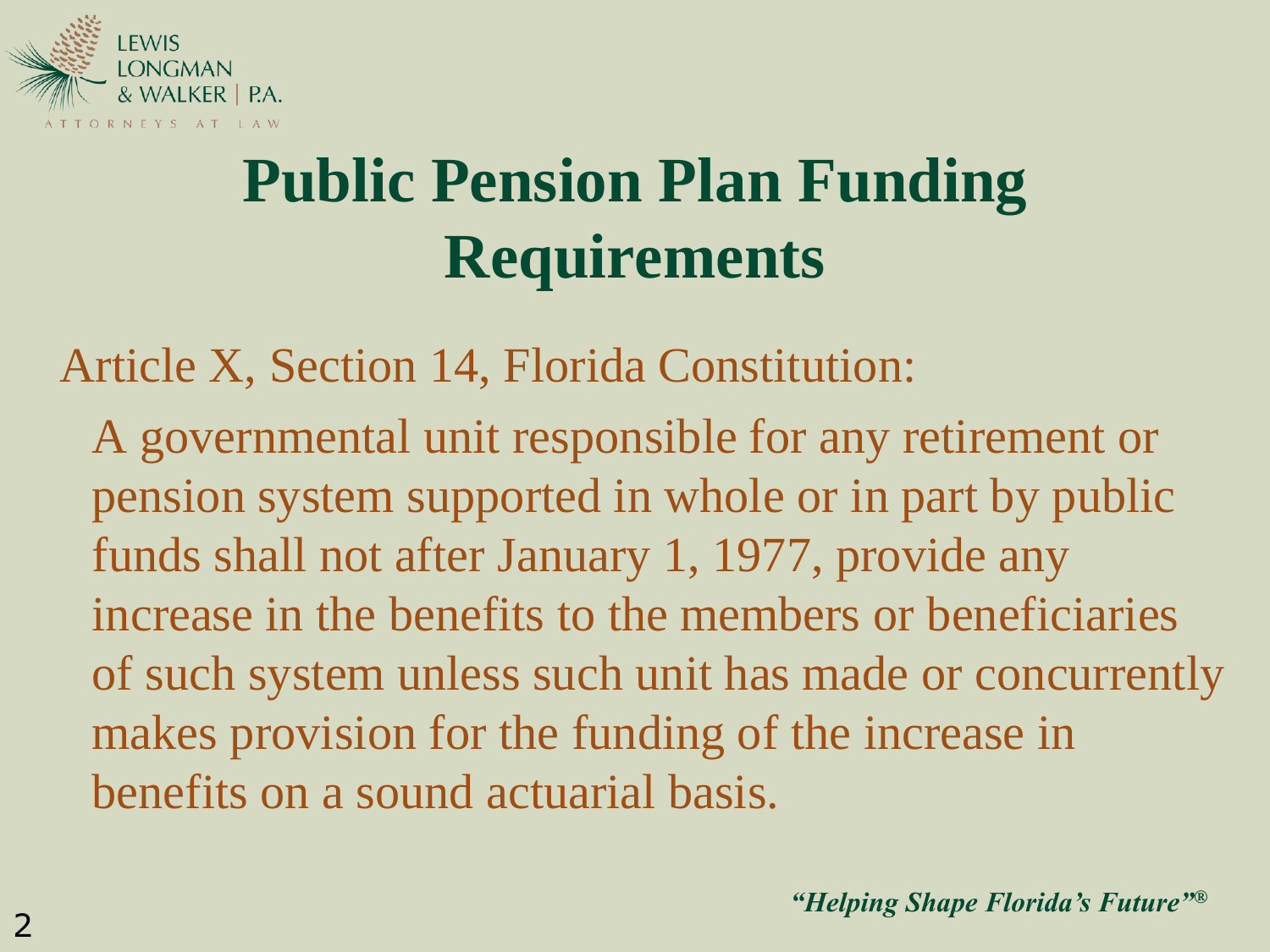

- "Florida Protection of Public Employee Retirement Benefits Act" – Little ERISA
- enacted in 1978
- Defines what "sound actuarial basis" means
- governs the operation and funding of all pension plans funded in whole or in part by public funds.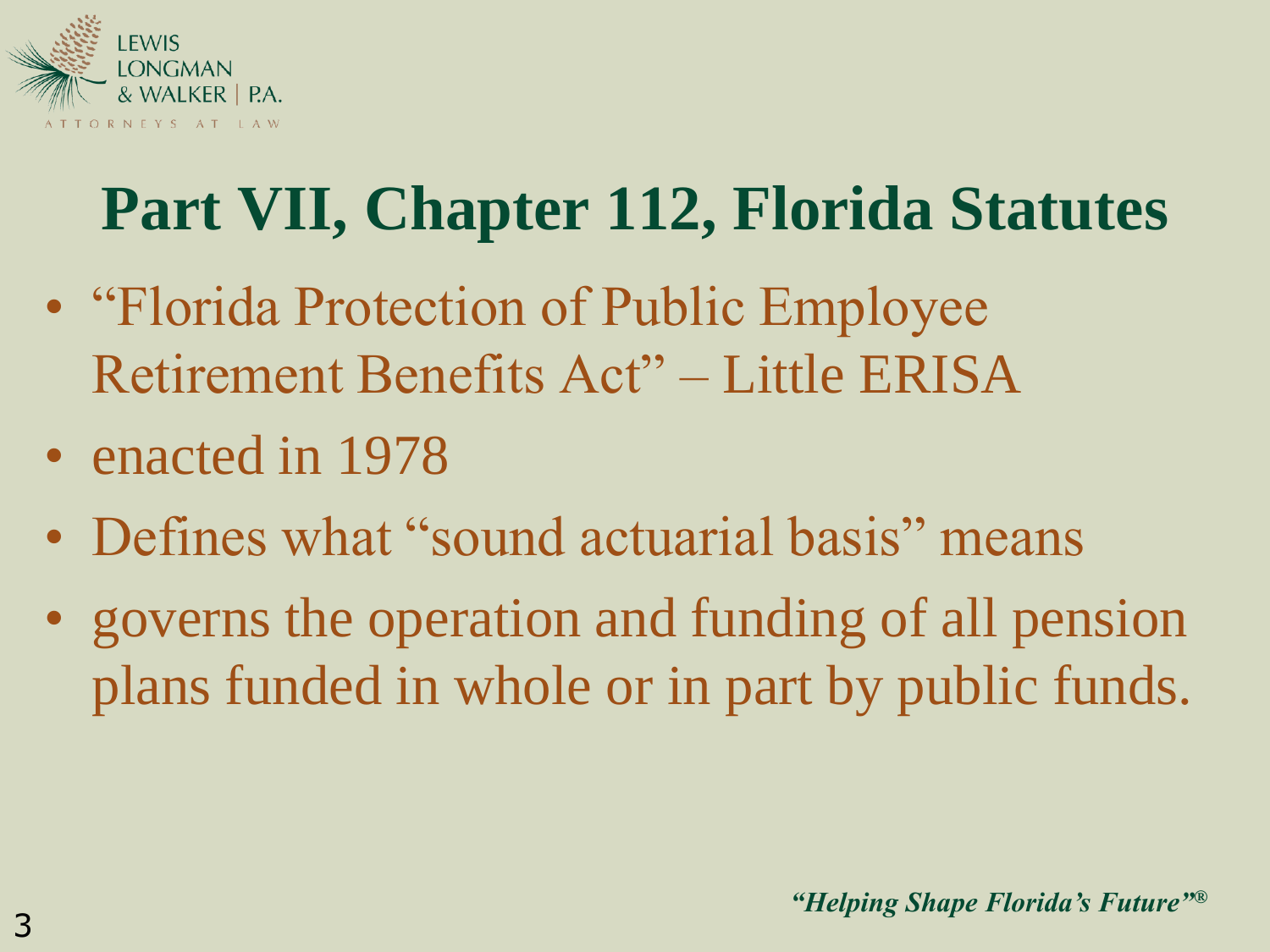

Legislative intent -- section 112.61:

- governmental retirement systems should be managed, administered and funded so as to maximize the protection of public employee retirement benefits.
- pension liabilities attributable to the benefits promised public employees should be fairly and equitably funded by current as well as future taxpayers.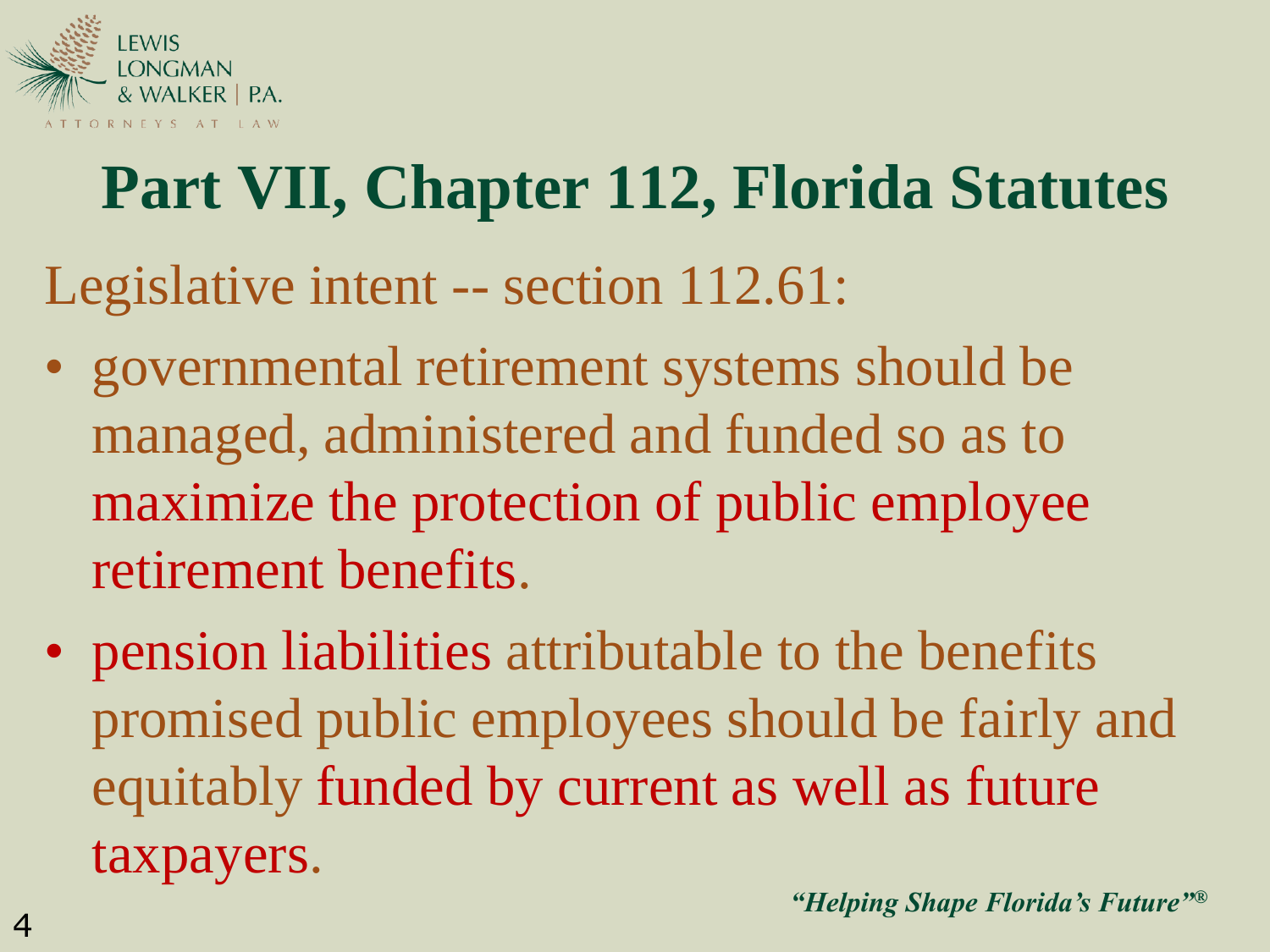

Legislative intent -- section 112.61 (cont.):

• prohibit the use of any procedure, methodology, or assumptions which transfer to future taxpayers any portion of the costs which may reasonably have been expected to be paid by the current taxpayers.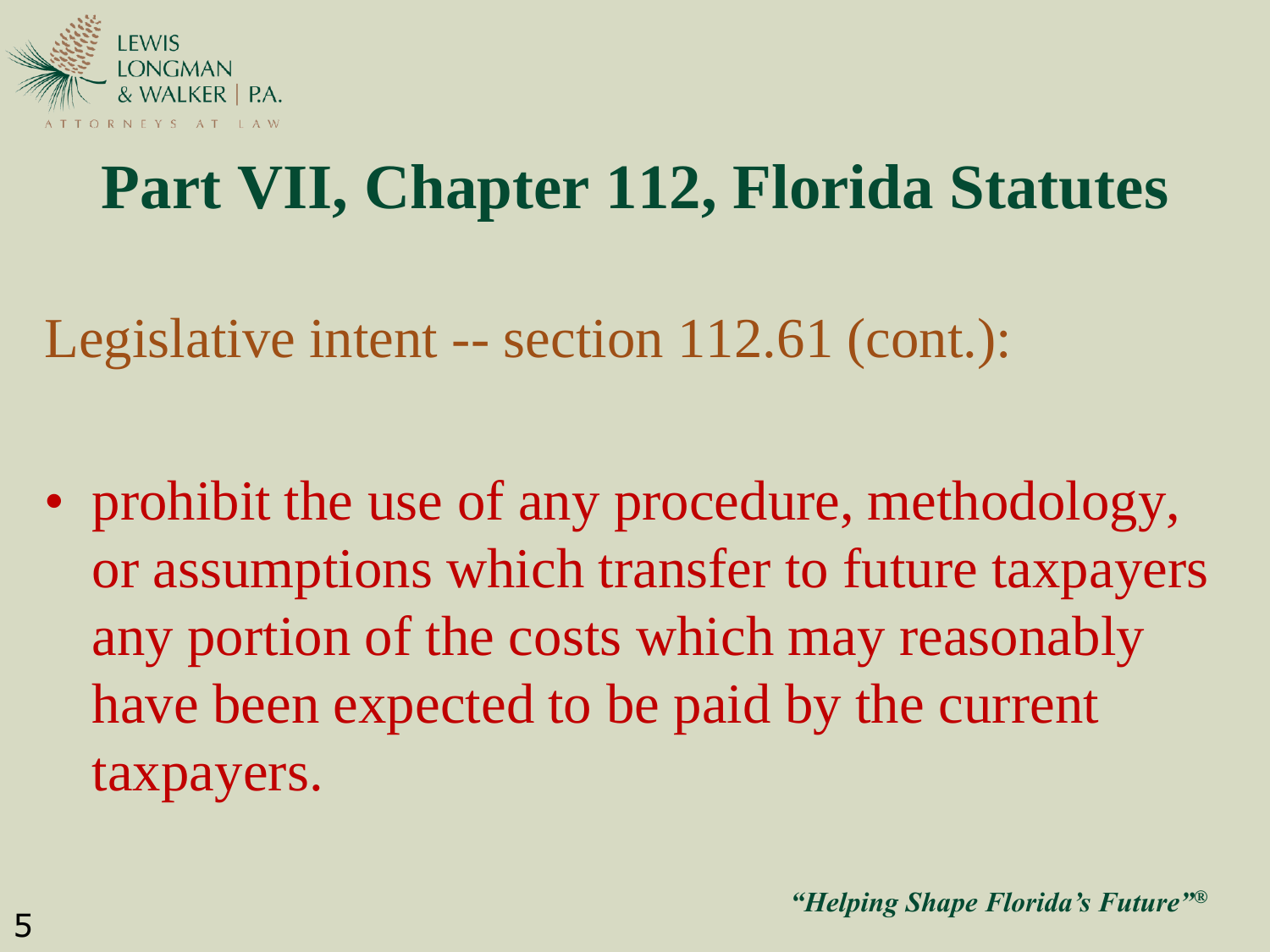

Legislative intent -- section 112.61 (cont.):

- Actuarial experience may be used to fund additional benefits, provided that the present value of such benefits does not exceed the net actuarial experience accumulated from all sources of gains and losses.
- Act establishes minimum standards for the operation and funding of public employee retirement systems and plans.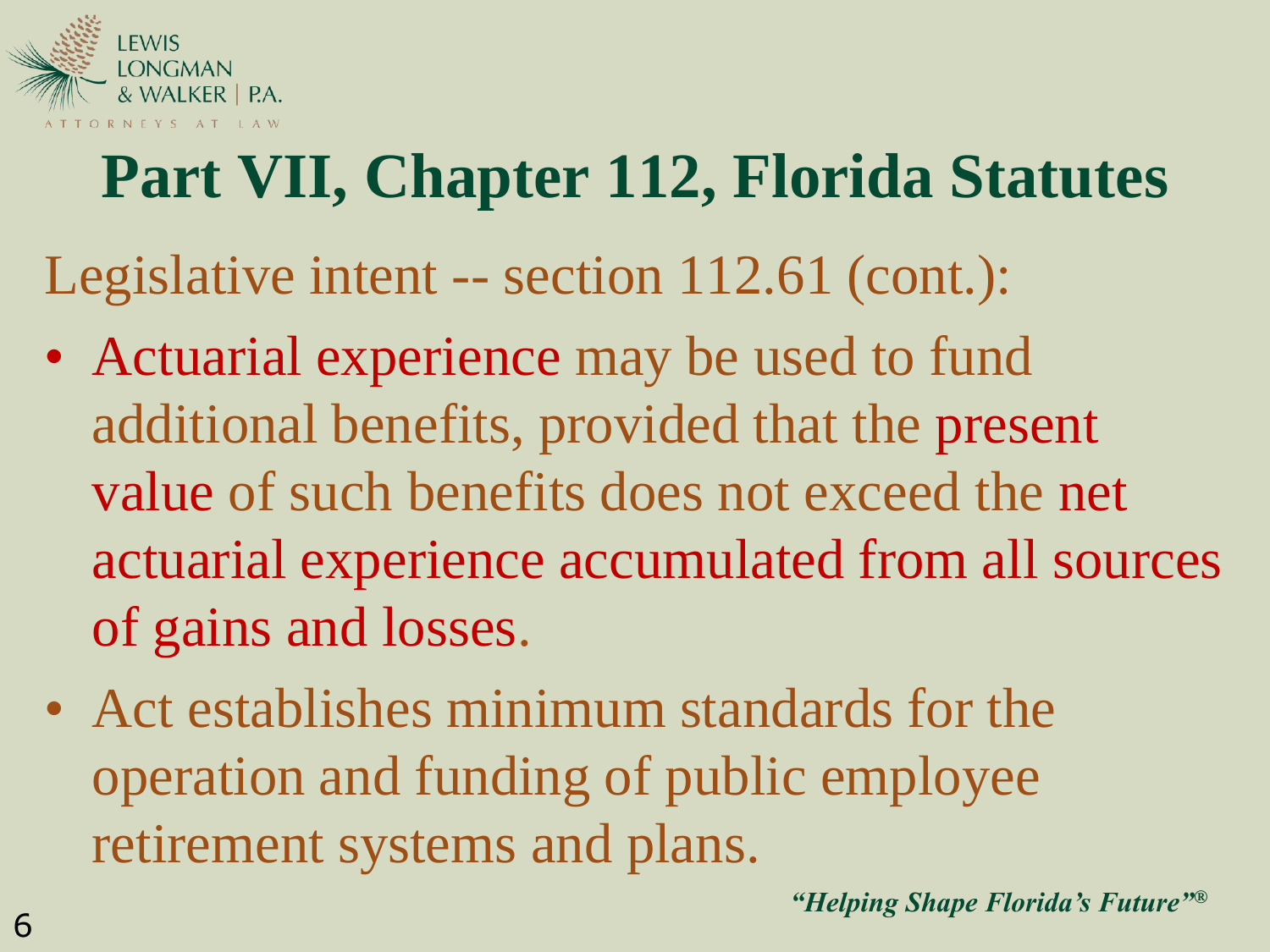

# State Review of Actuarial Reports Section 112.63(4)

• If the Department determines that an actuarial report is not complete, accurate, or based on reasonable assumptions, or if additional information is needed to complete its review, or if the Department does not receive an actuarial report, the Department must notify the plan administrator and request appropriate adjustment, additional information, or the required report.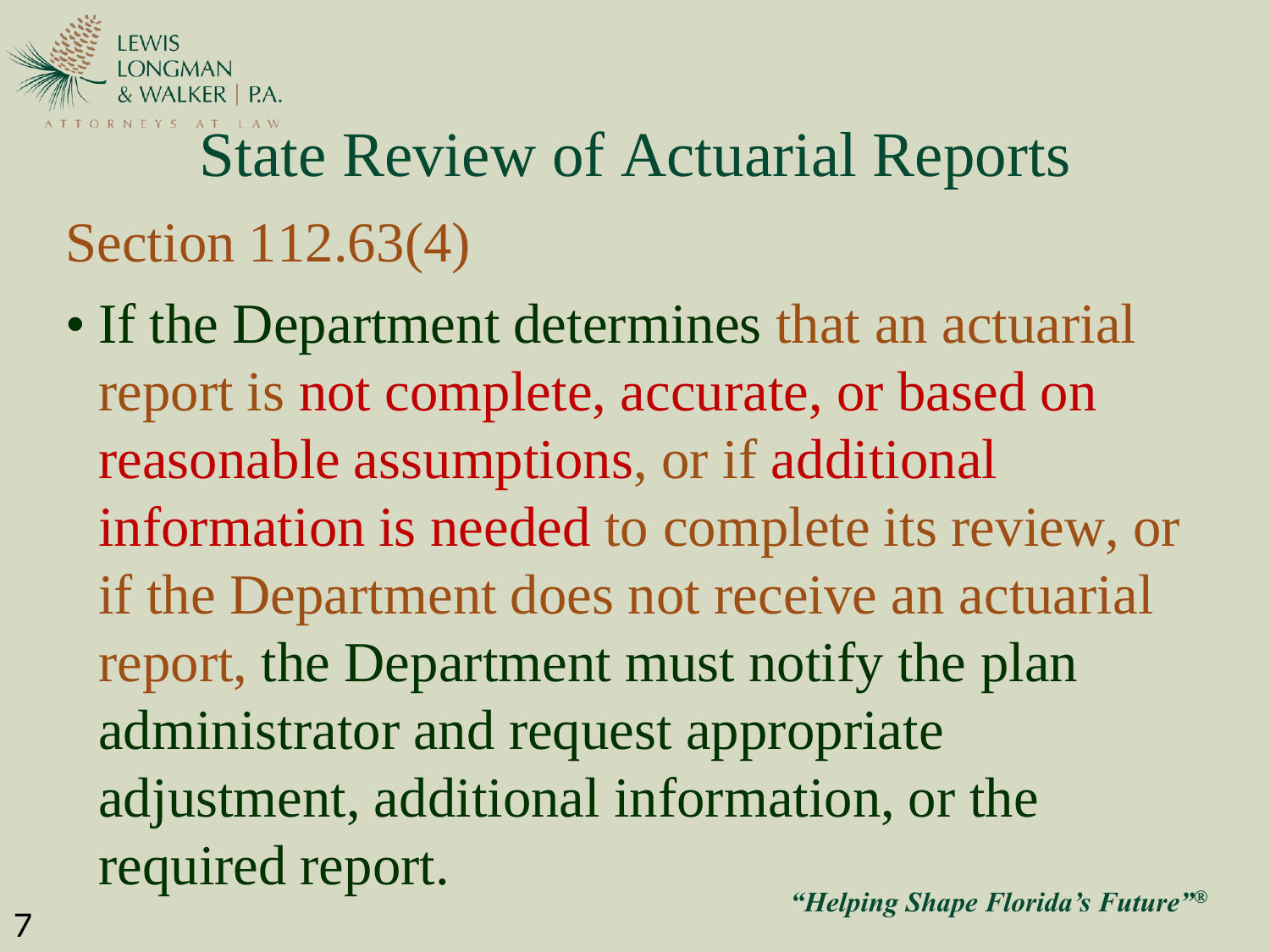

# State Review of Actuarial Reports Section 112.63(4)

- If, after a reasonable period of time, a satisfactory adjustment is not made … DMS may notify the Department of Revenue and the Department of Financial Services.
- The Department of Financial Services "shall withhold any funds not pledged for satisfaction of bond debt service which are payable to the affected governmental entity until the adjustment is made or the report, statement, or additional material information is provided…"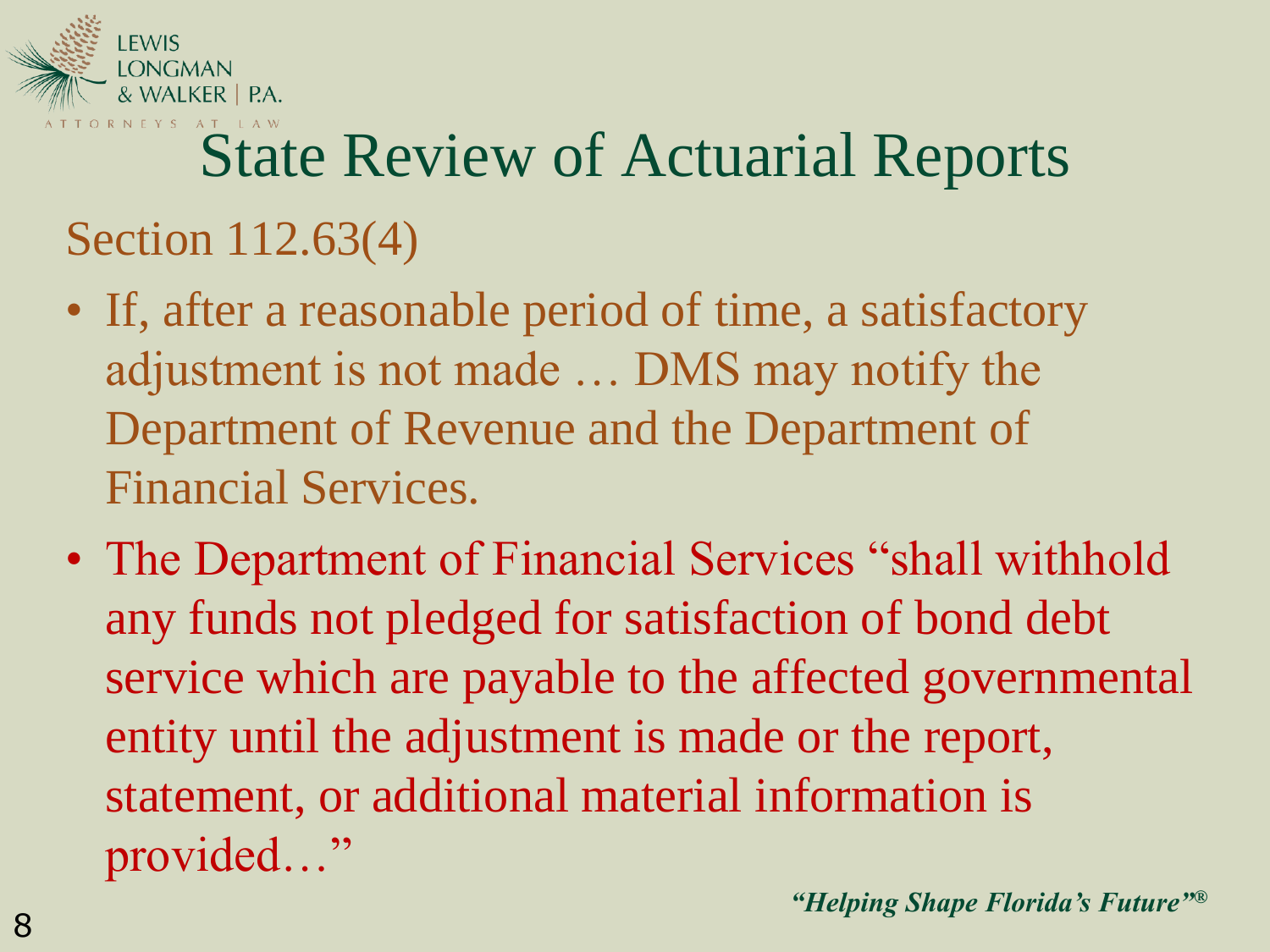

# State Review of Actuarial Reports Section 112.63(4)

- The affected governmental entity may petition for an administrative hearing if it disagrees with the Department's position.
- The Department may prepare the actuarial report or impact statement, and if it prevails the governmental entity is required to pay the cost.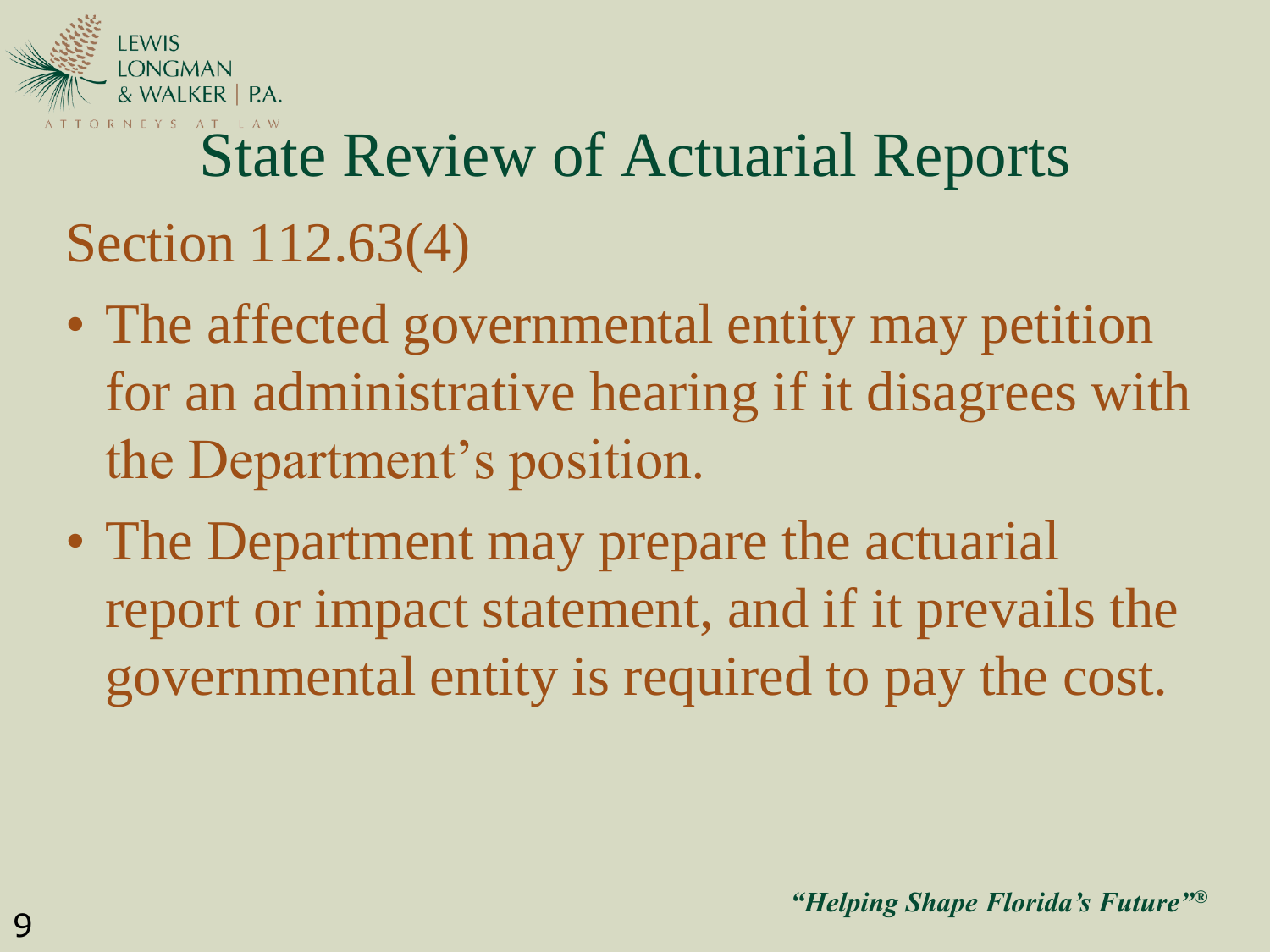

### Pension Benefits and Collective Bargaining

- City of Tallahassee v. PERC, 410 So.2d 487 (Fla. 1981)
- Public employee retirement benefits are terms and conditions of employment that are mandatory subjects of collective bargaining.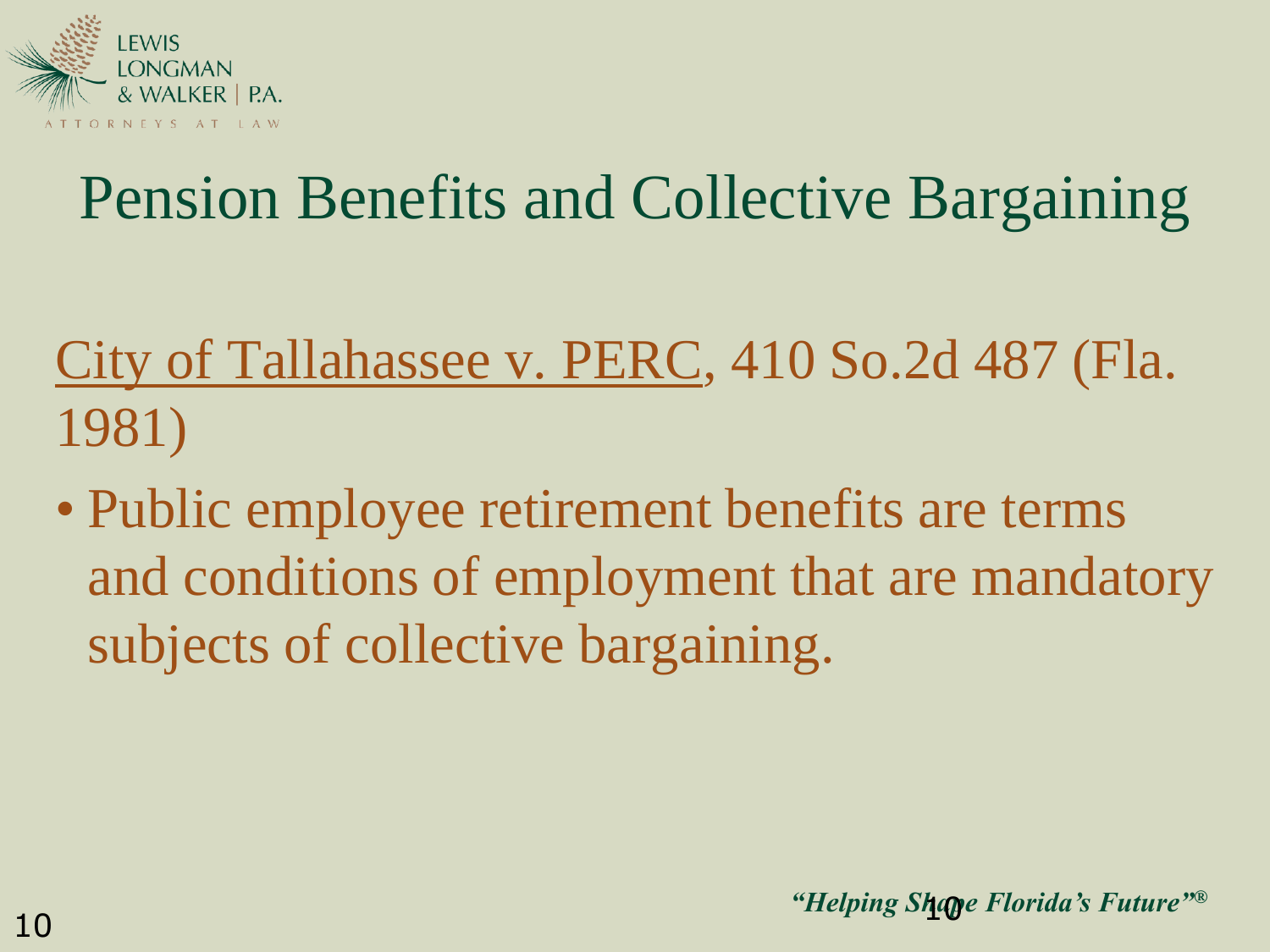

### Pension Benefits and Collective Bargaining

- City of New Port Richey v. Hillsborough PBA , 505 So.2d 1096 (Fla. 2nd DCA 1987);
- Bargaining required for changes in pension benefits and employee contributions
- However, where the change affects only employer contributions, and there is no impact on employee benefits or contributions, or the actuarial soundness of the plan, the public employer is not required to bargain over the change.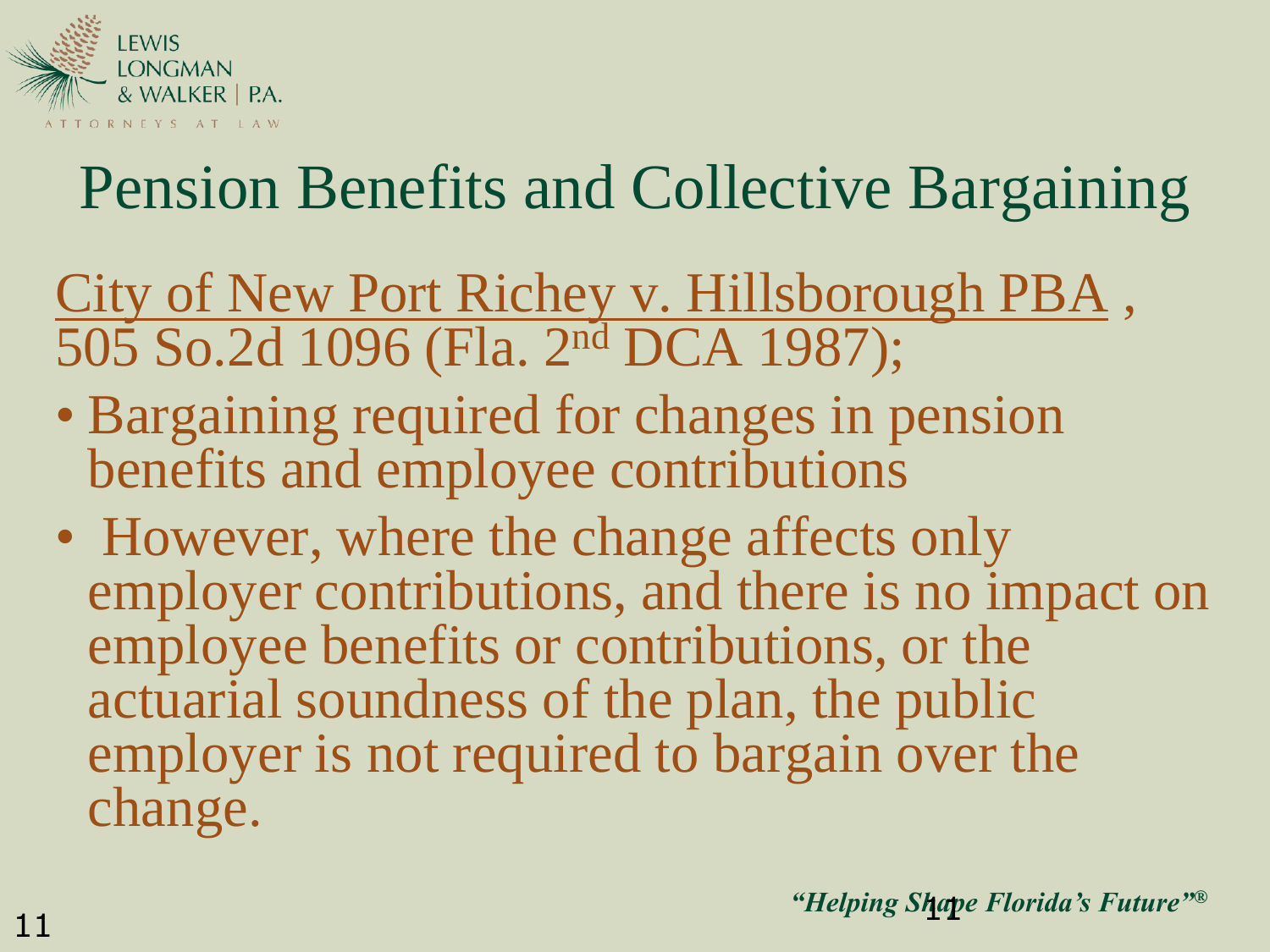

# Pension Benefits and Collective Bargaining

#### City of New Port Richey v. Hillsborough PBA

"the City, as a public employer, has a responsibility not only to its employees, but also to the taxpayers it serves. The City's duty is to provide services to those taxpayers as inexpensively as possible. Unlike a corporation that is responsible to a limited number of stockholders to produce a profit if possible, a public employer is responsible to the public and to the community as a whole to operate in the public interest as economically as possible*."* 518 So.2d 1275 at 1098.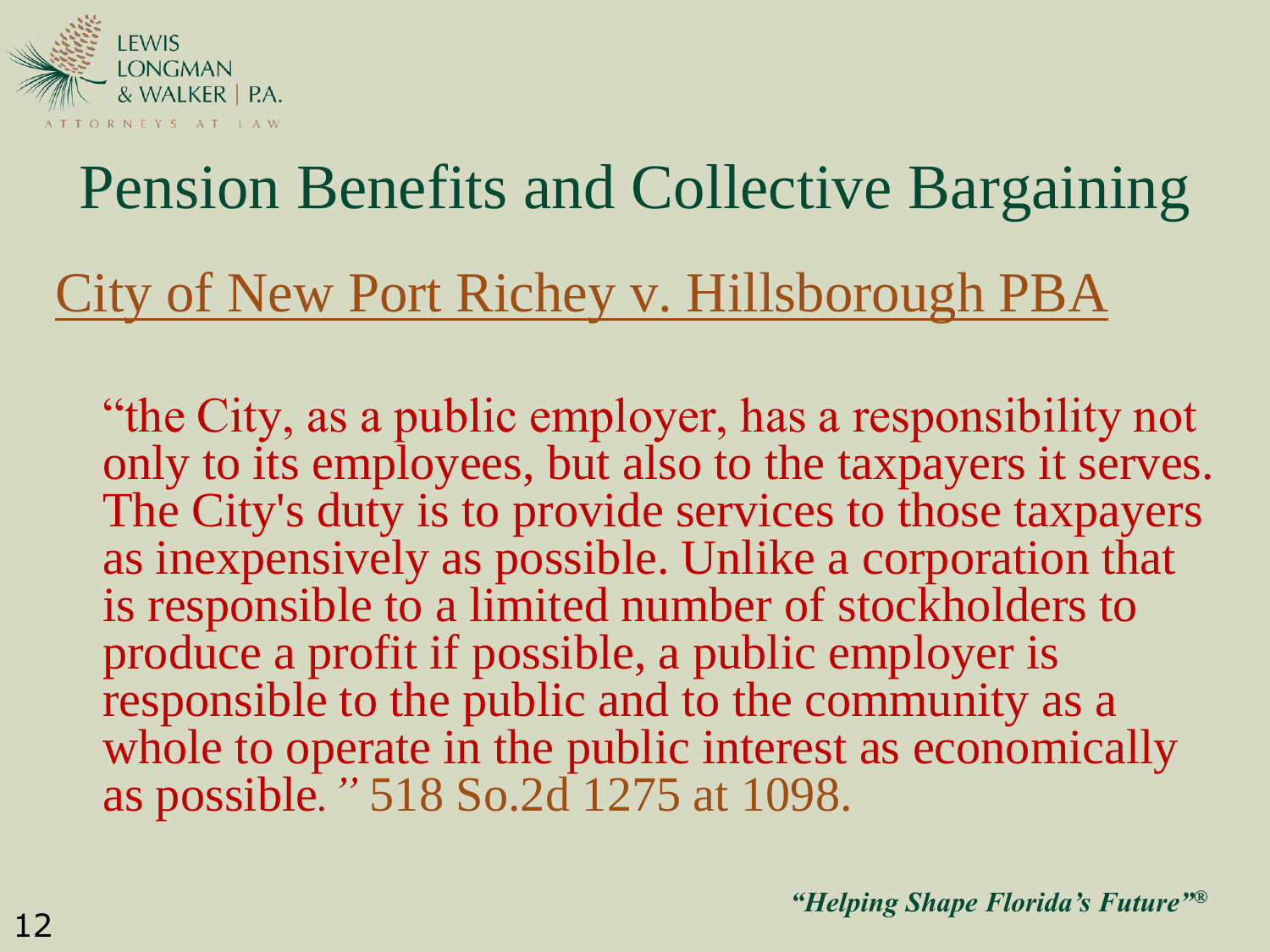

### Reduction of Pension Benefits

*Florida Sheriffs Association v. State Dept. of Administration, Division of Retirement*, 408 So.2d 1033 (Fla. 1982):

- Prospective reduction in benefit multiplier from 3% to 2% upheld
- Can't reduce benefits already earned or benefits of retirees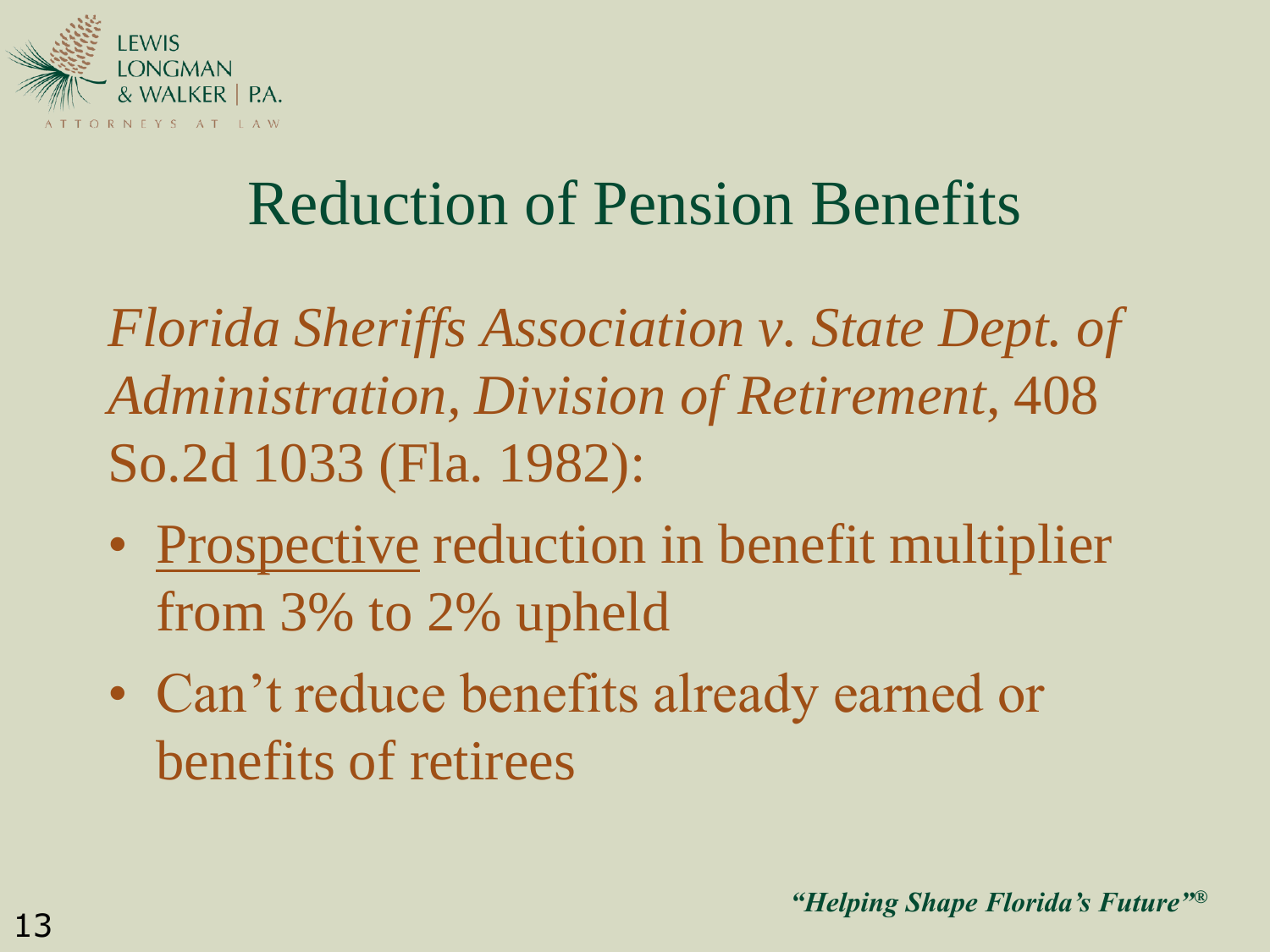

## **Financial Urgency**

447.4095, Florida Statutes:

• In the event of a financial urgency requiring modification of an agreement, the chief executive officer or his or her representative and the bargaining agent or its representative shall meet as soon as possible to negotiate the impact of the financial urgency.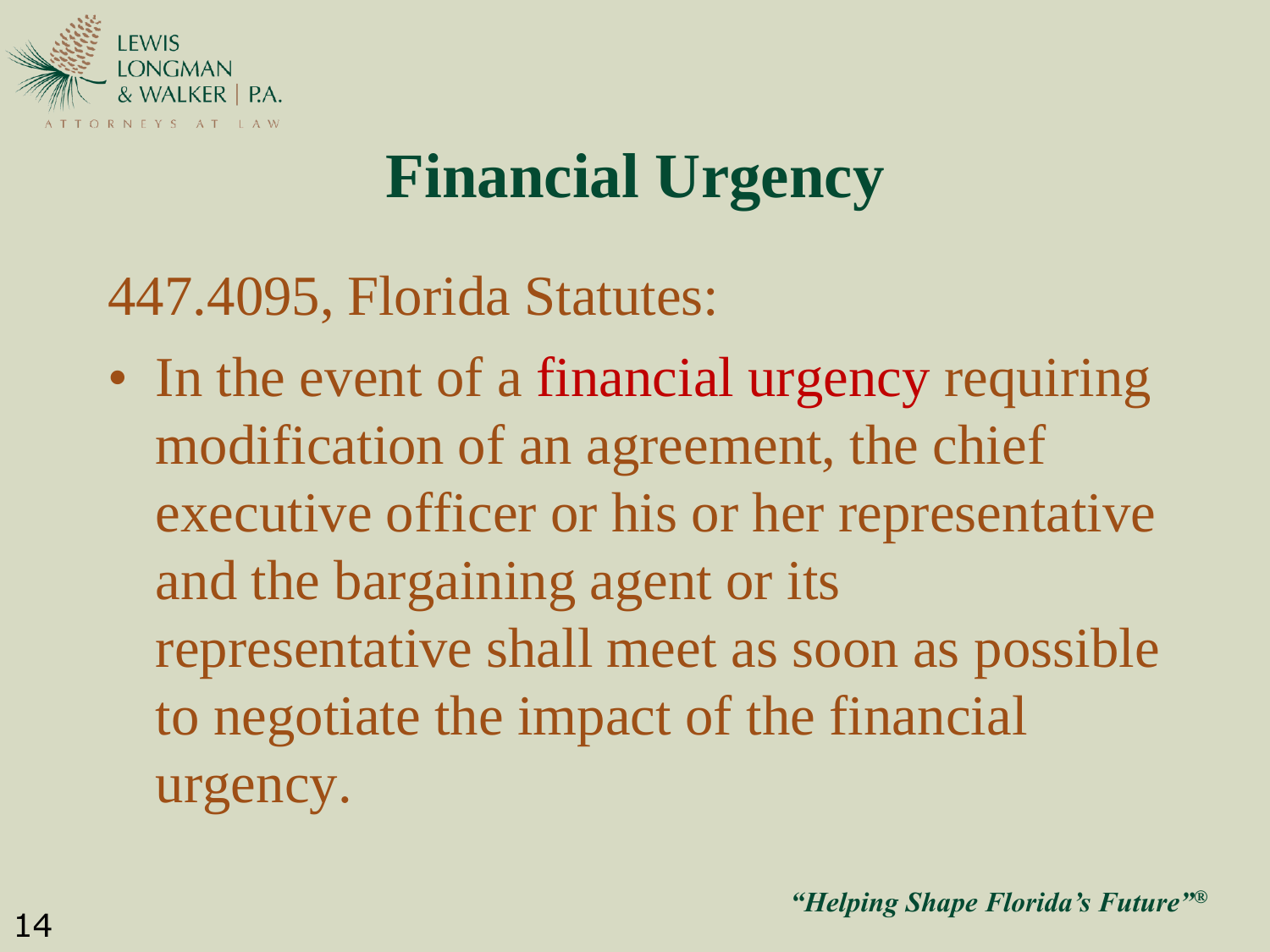

## **Financial Urgency**

447.4095, Florida Statutes (cont.):

- If after a reasonable period of negotiation which shall not exceed 14 days, a dispute exists between the public employer and the bargaining agent, an impasse shall be deemed to have occurred ...
- The parties shall then proceed pursuant to the provisions of s. 447.403.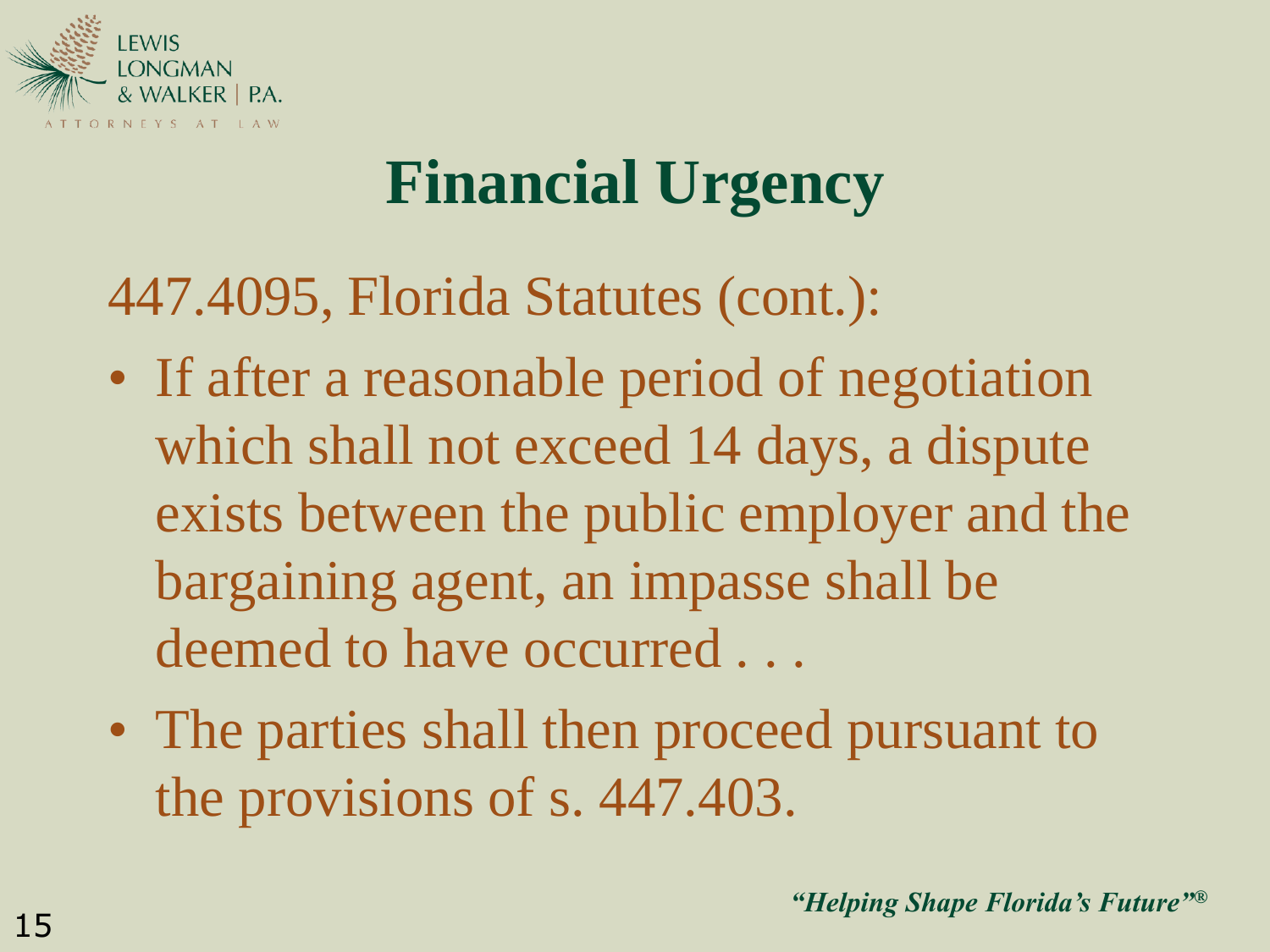

- Chapters 175 and 185, F.S. provide for a rebate of the state excise tax on property and casualty insurance premiums to cities and districts that have local pension plans for police officers and firefighters.
- The premium tax monies must be used exclusively for police and firefighter pensions, and the local pension plan must comply with the requirements of Chapters 175 and 185.

.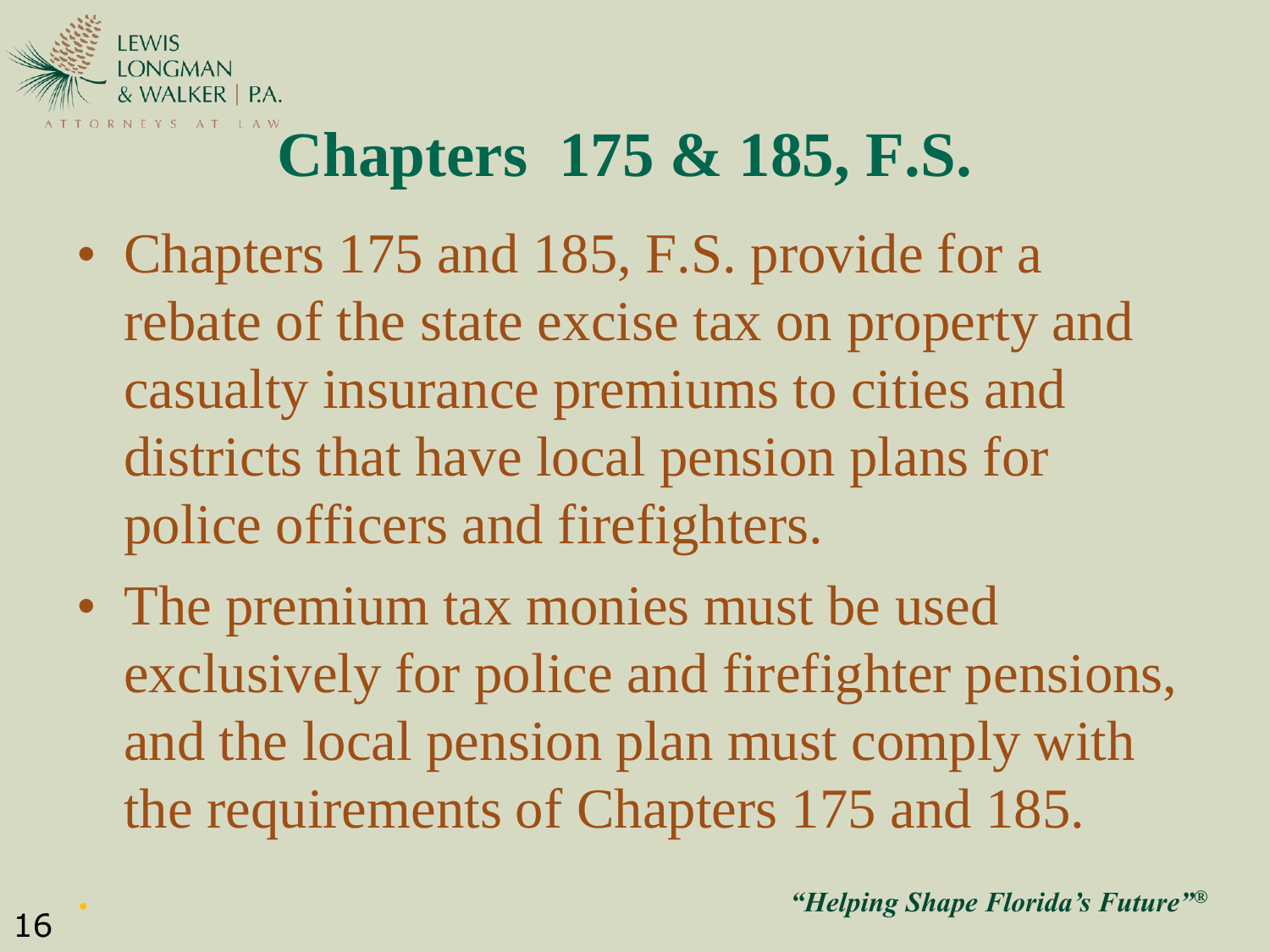

- City must comply with Chapters 175 and 185 to receive PT monies.
- PT monies received in excess of the "frozen amount" must be used for extra benefits.
- If excess PT monies are used to provide formula benefits, the cost shifts to the City over time.
- Under current law the City will lose PT monies if: The current plan is closed, frozen or terminated; or **► The City joins FRS.**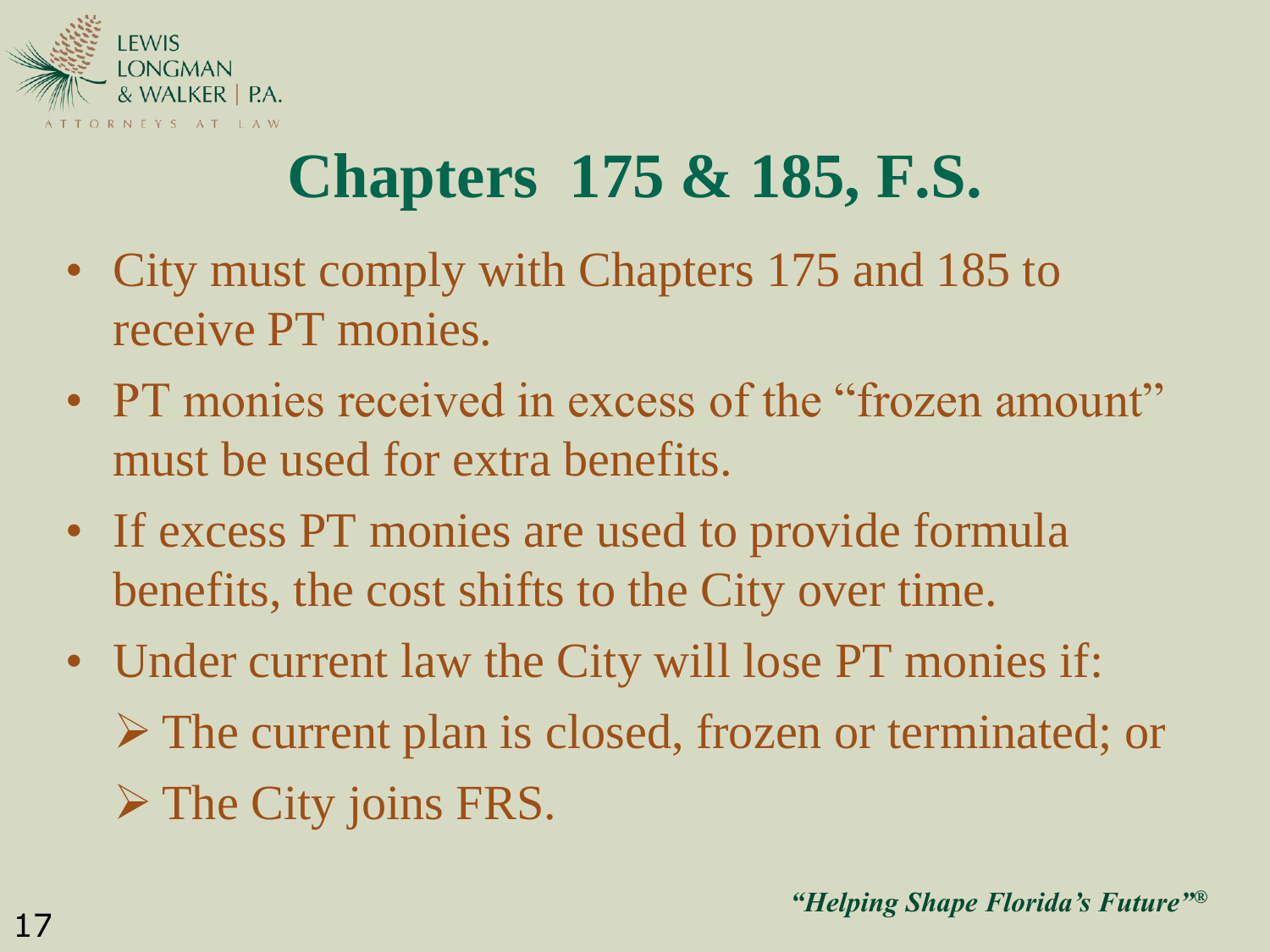

- In many cities & districts, the "Base/Frozen" amount is a small portion of overall premium tax revenues received.
- PT revenues above the "Base/Frozen" amount must be held in reserve and used for additional extra benefits.
- Possible Option: "Stop/Restart" -- converts old benefits into extra benefits, allowing use of more PT revenues to reduce city/district cost.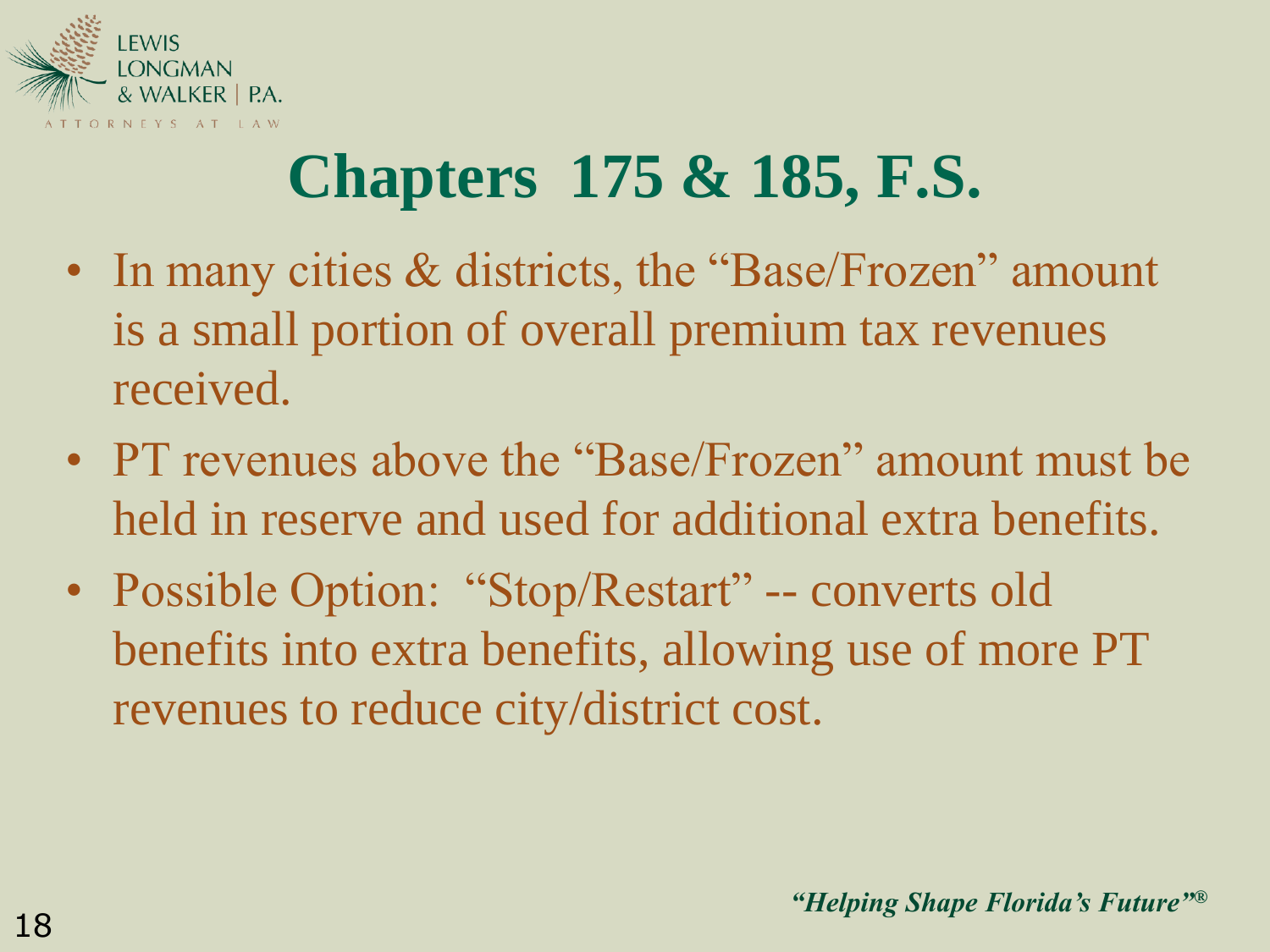

#### "Share Plans"

- Provide an additional benefit to retiring firefighters and police officers.
- Premium tax monies are allocated to individual member accounts in accordance with a formula contained in the plan.
- Share account monies are invested; member accounts are credited each year with investment gains (losses).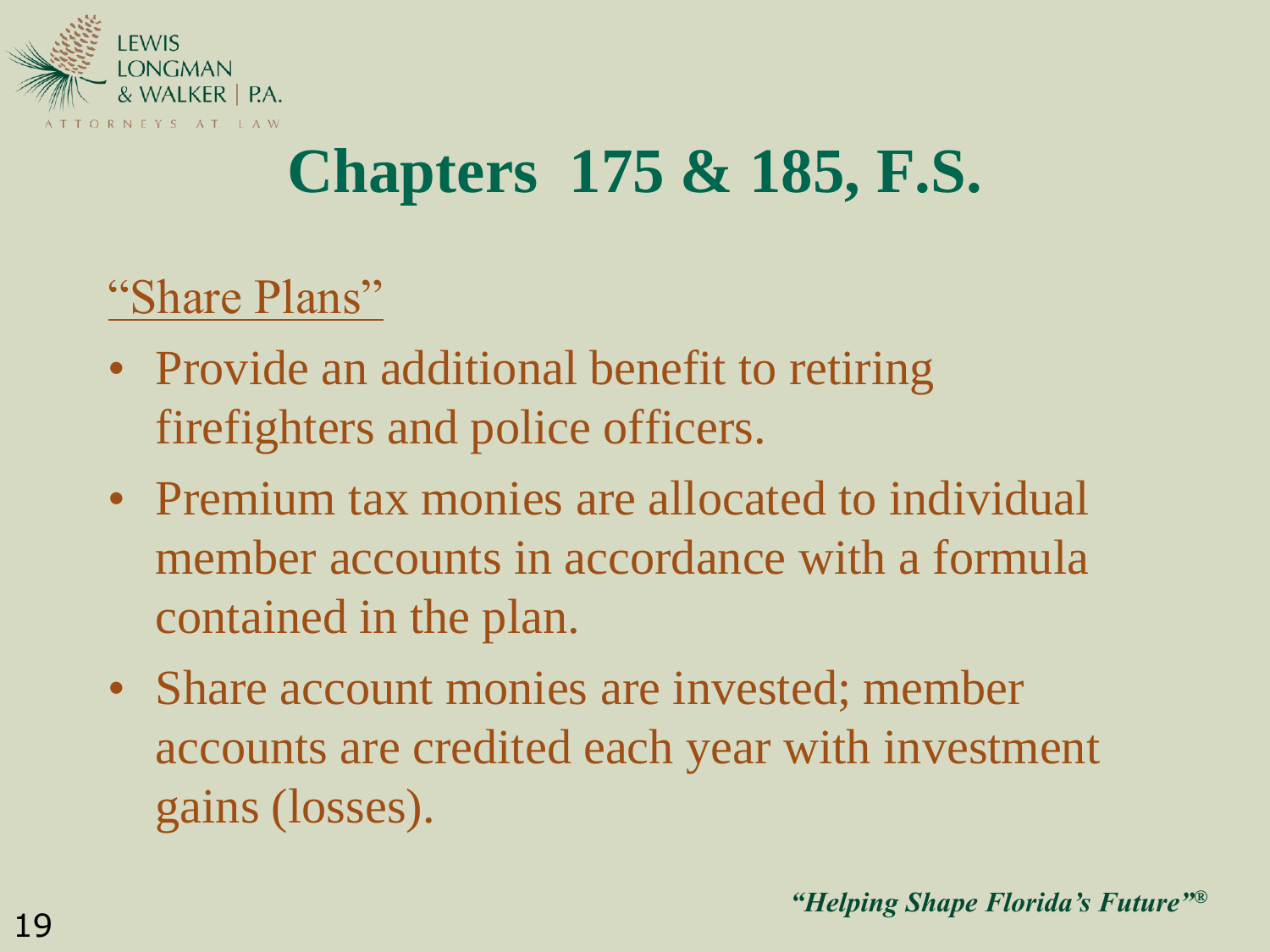

- Sections 218.50 through 218.504, Florida Statutes, establish the "Local Governmental …Financial Emergencies Act."
- This Act provides a workout process through which local governments, with state oversight and assistance, can overcome temporary inability to meet current obligations due to a lack of funds.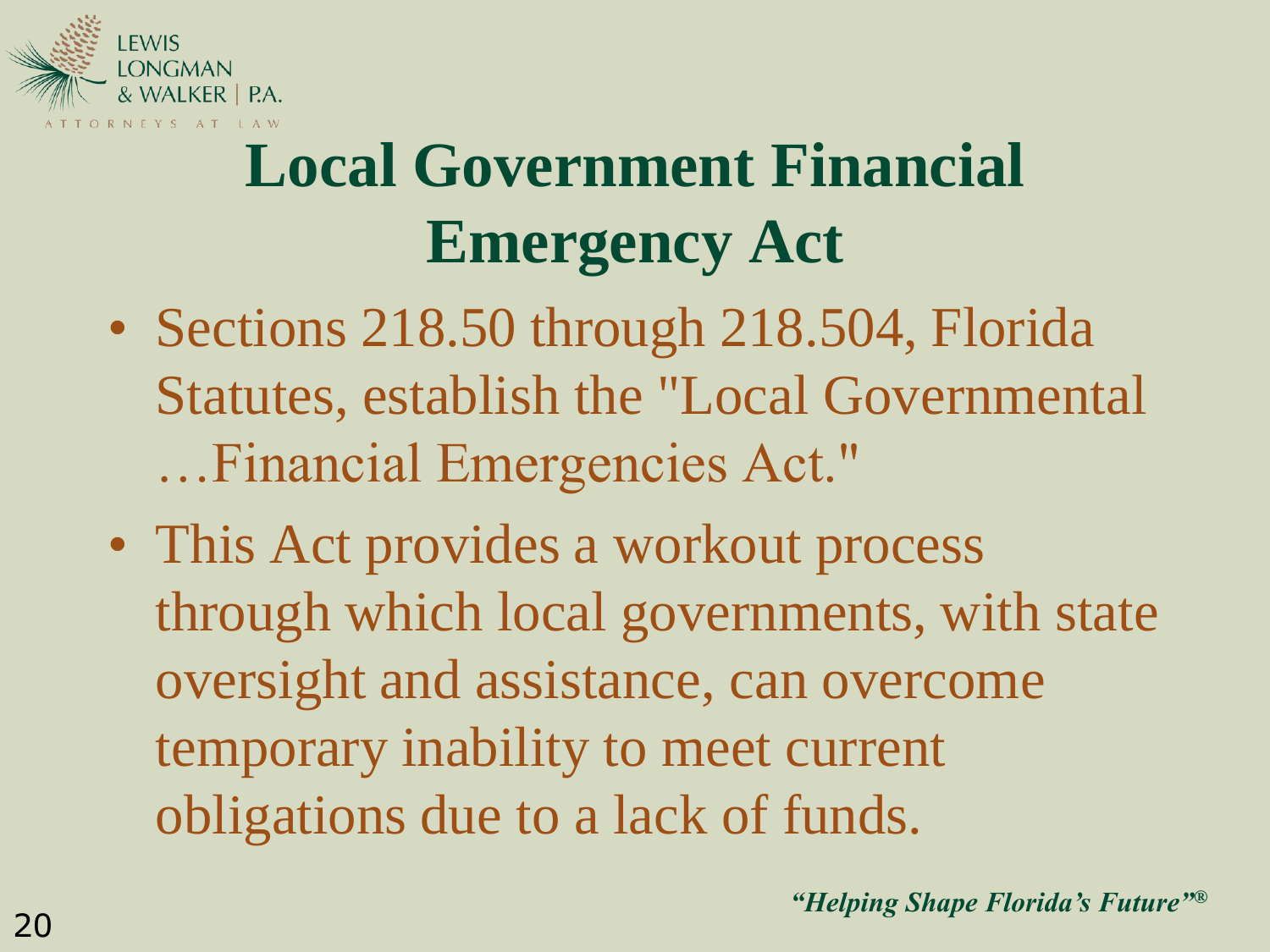

Financial emergency process is triggered when one of the following occur:

• Failure to transfer taxes withheld on employee income, social security contributions or contributions to an employee pension, retirement or benefit plan;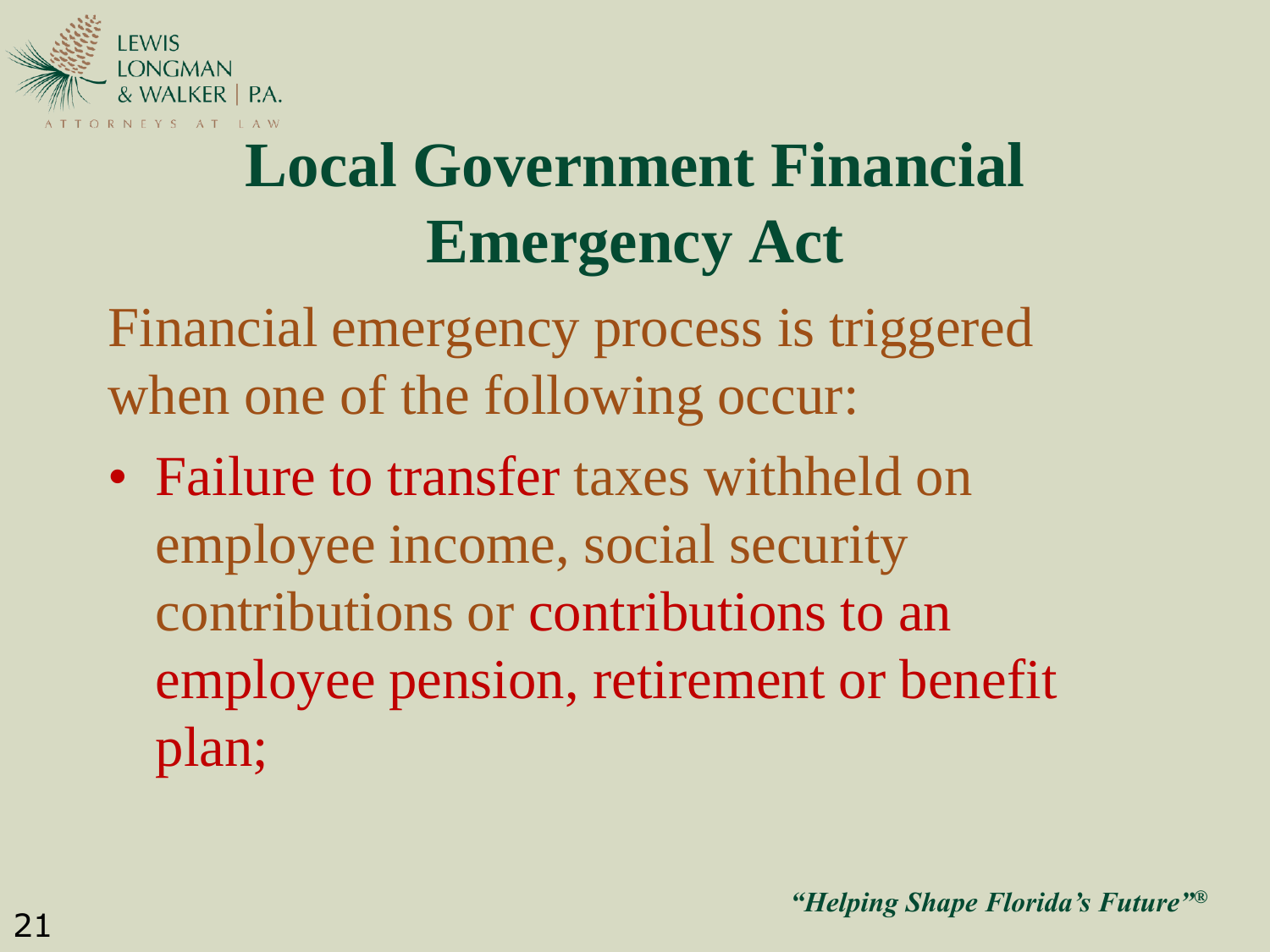

When a financial emergency occurs, the Governor is authorized to:

• Appoint a financial emergency board to oversee the activities of the local government, and make recommendations for management, efficiency, productivity and financing of local government operations.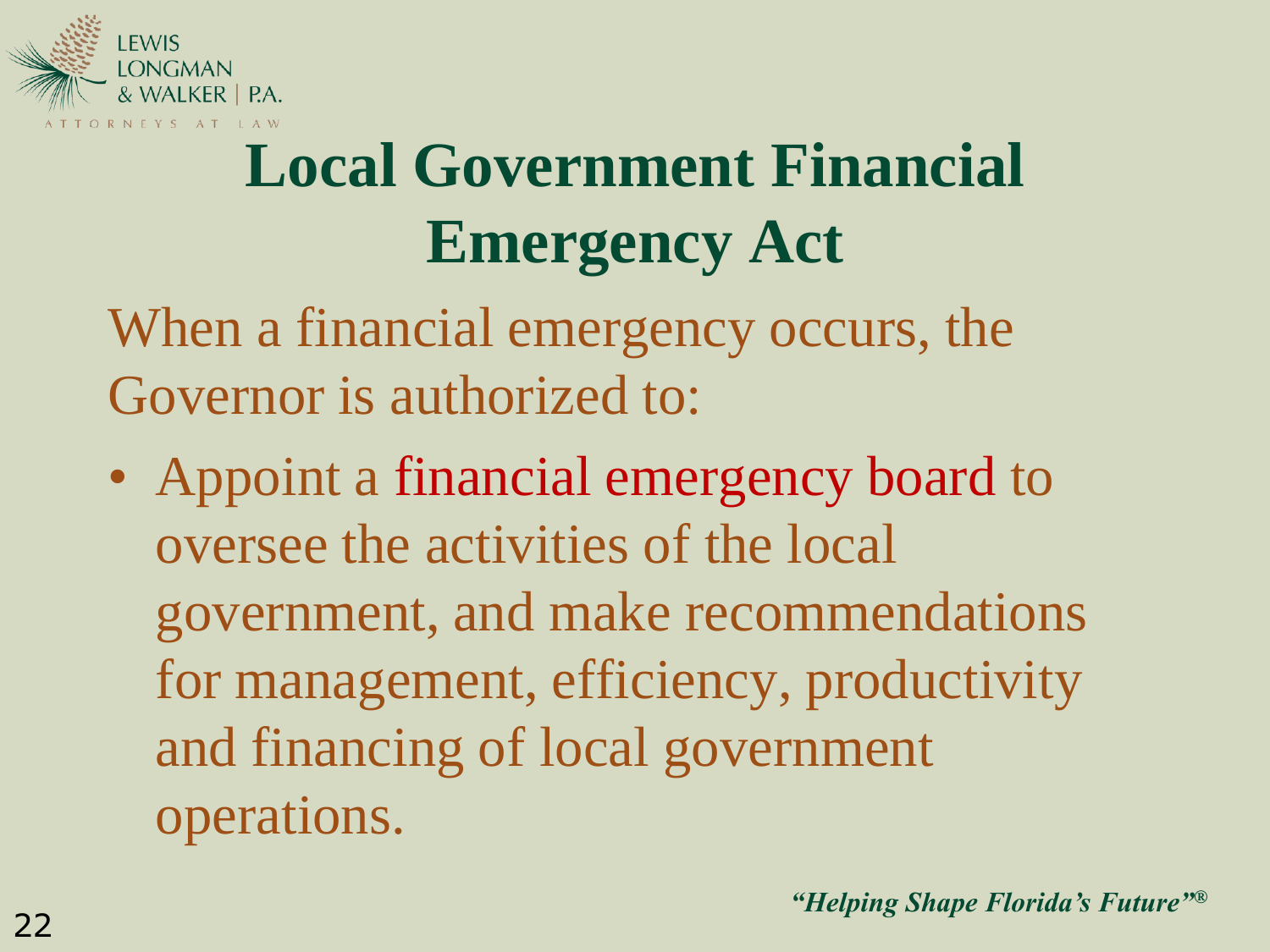

When a financial emergency occurs, the Governor is authorized to:

• Require and approve a plan of action that will allow the local government to pay all obligations as they become due, and prohibit a level of operations which can be sustained only with non-recurring revenues.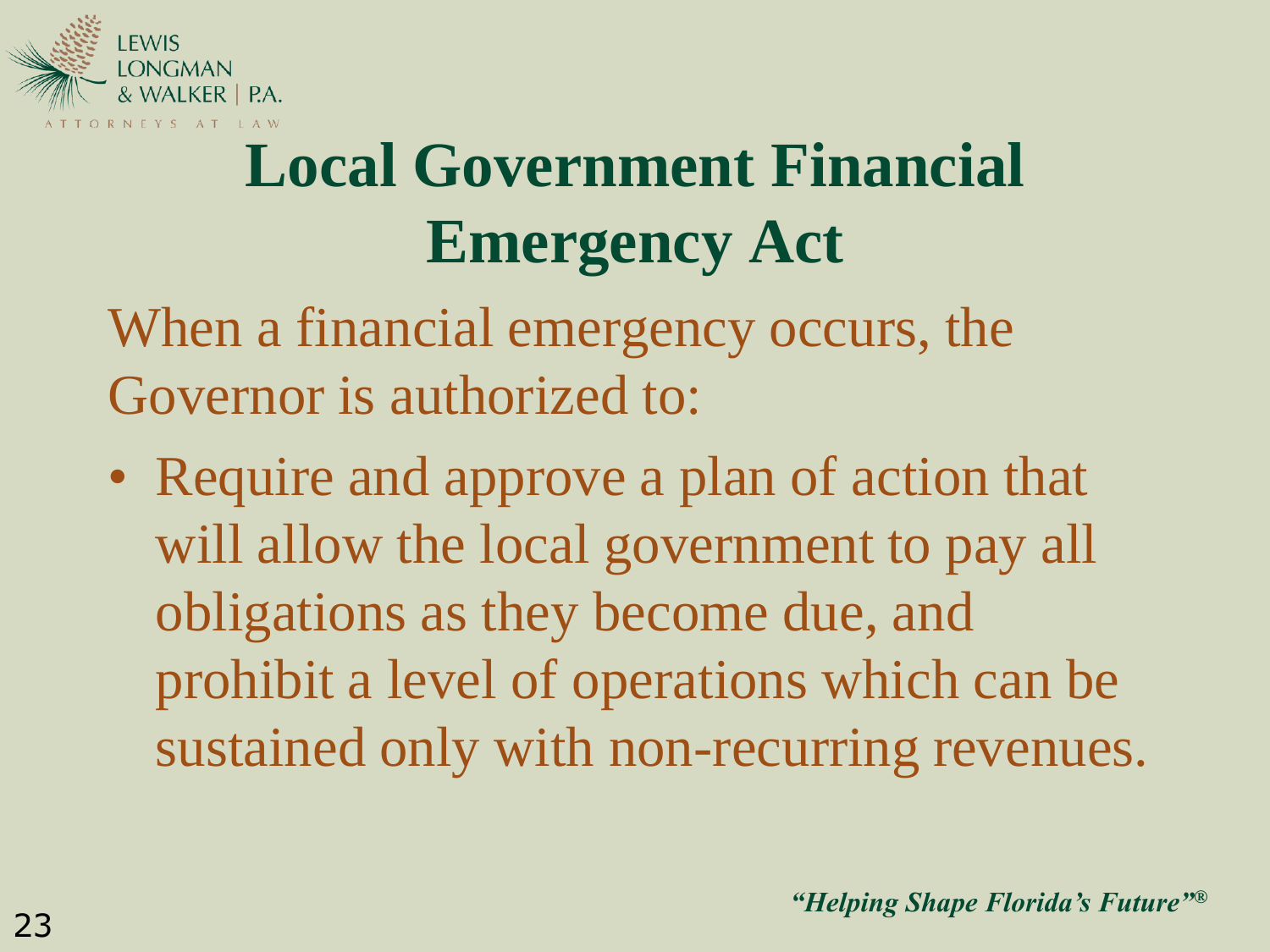

Chapter 9 of U.S. Bankruptcy Code:

- permits municipalities to file for bankruptcy protection **if**
- the state has specifically authorized municipalities to do so.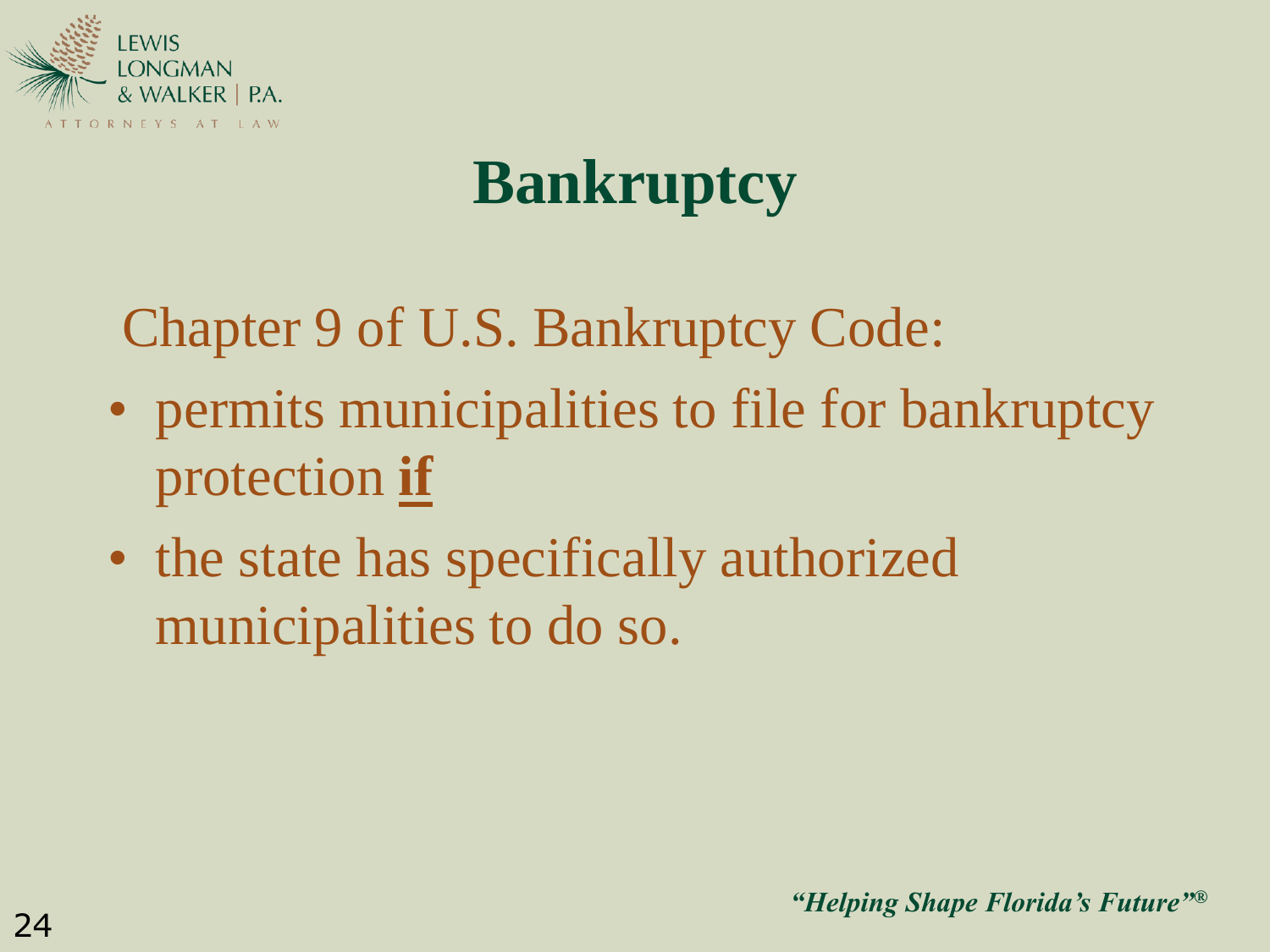

Section 218.01, Florida Statutes:

- enacted in 1933
- authorizes Florida municipalities, taxing districts and political subdivisions to seek bankruptcy protection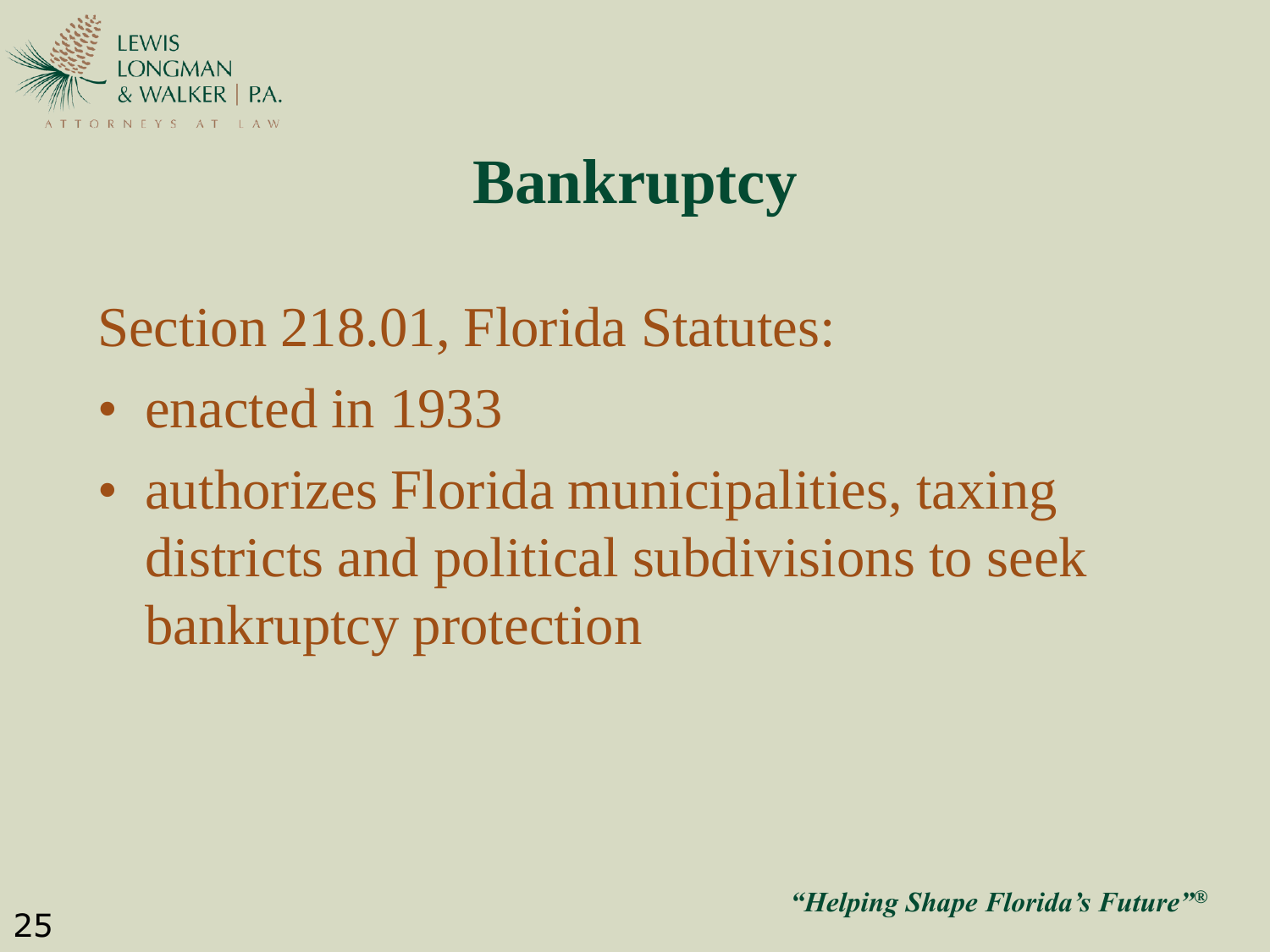

Section 218.503, Florida Statutes:

"A local government entity … may not seek application of laws under the bankruptcy provisions of the United States Constitution except with the prior approval of the Governor ..."